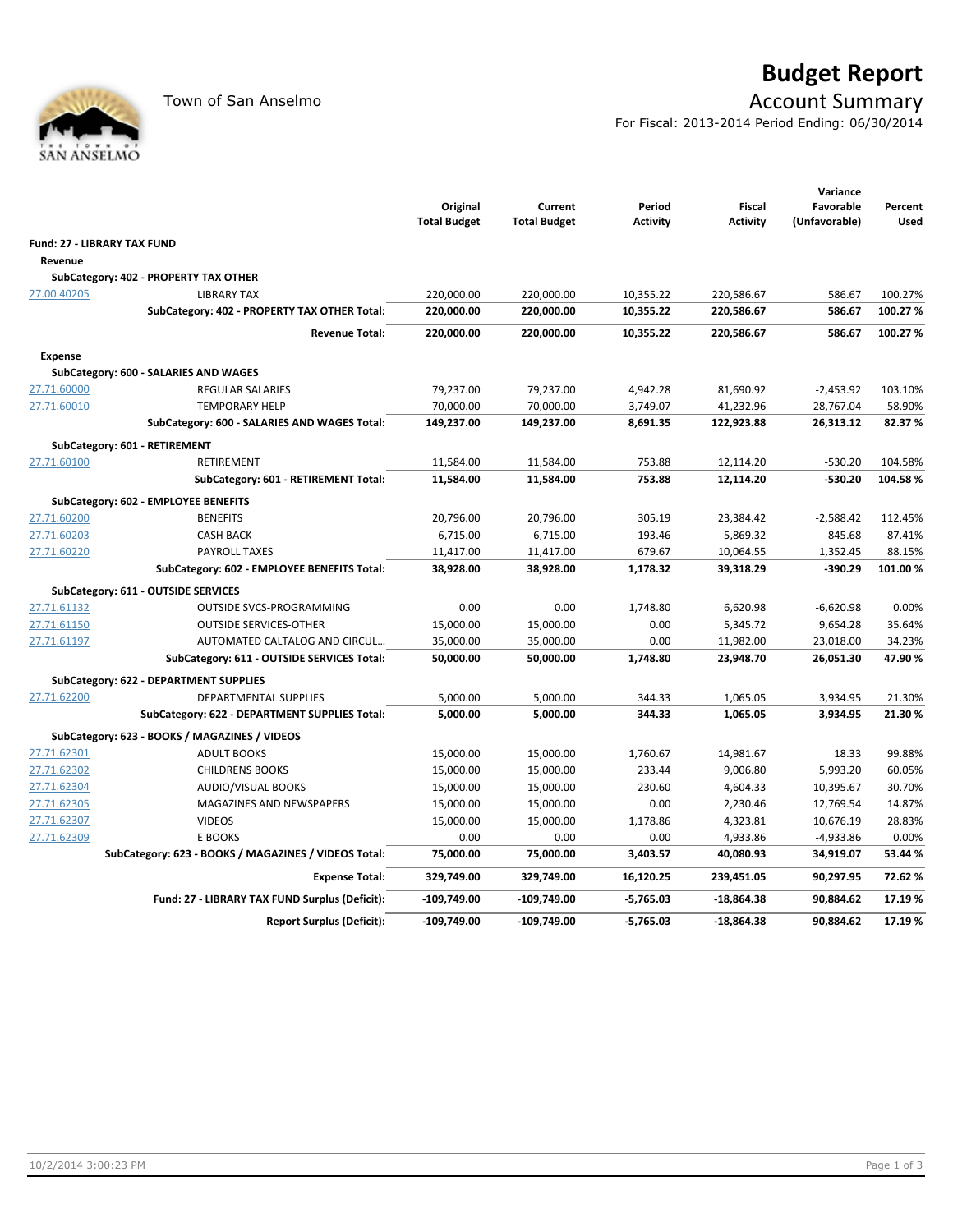## **Group Summary**

| SubCategor                       |                                                | Original<br><b>Total Budget</b> | Current<br><b>Total Budget</b> | Period<br><b>Activity</b> | <b>Fiscal</b><br><b>Activity</b> | Variance<br>Favorable<br>(Unfavorable) | Percent<br>Used |
|----------------------------------|------------------------------------------------|---------------------------------|--------------------------------|---------------------------|----------------------------------|----------------------------------------|-----------------|
| Fund: 27 - LIBRARY TAX FUND      |                                                |                                 |                                |                           |                                  |                                        |                 |
| Revenue                          |                                                |                                 |                                |                           |                                  |                                        |                 |
| <b>402 - PROPERTY TAX OTHER</b>  |                                                | 220,000.00                      | 220,000.00                     | 10,355.22                 | 220,586.67                       | 586.67                                 | 100.27%         |
|                                  | <b>Revenue Total:</b>                          | 220,000.00                      | 220,000.00                     | 10,355.22                 | 220,586.67                       | 586.67                                 | 100.27%         |
| <b>Expense</b>                   |                                                |                                 |                                |                           |                                  |                                        |                 |
| 600 - SALARIES AND WAGES         |                                                | 149,237.00                      | 149,237.00                     | 8,691.35                  | 122,923.88                       | 26,313.12                              | 82.37%          |
| 601 - RETIREMENT                 |                                                | 11,584.00                       | 11,584.00                      | 753.88                    | 12,114.20                        | $-530.20$                              | 104.58%         |
| 602 - EMPLOYEE BENEFITS          |                                                | 38,928.00                       | 38,928.00                      | 1,178.32                  | 39,318.29                        | $-390.29$                              | 101.00 %        |
| 611 - OUTSIDE SERVICES           |                                                | 50,000.00                       | 50,000.00                      | 1,748.80                  | 23,948.70                        | 26,051.30                              | 47.90%          |
| 622 - DEPARTMENT SUPPLIES        |                                                | 5,000.00                        | 5,000.00                       | 344.33                    | 1,065.05                         | 3,934.95                               | 21.30%          |
| 623 - BOOKS / MAGAZINES / VIDEOS |                                                | 75,000.00                       | 75,000.00                      | 3,403.57                  | 40,080.93                        | 34,919.07                              | 53.44 %         |
|                                  | <b>Expense Total:</b>                          | 329,749.00                      | 329,749.00                     | 16,120.25                 | 239,451.05                       | 90,297.95                              | 72.62%          |
|                                  | Fund: 27 - LIBRARY TAX FUND Surplus (Deficit): | $-109,749.00$                   | $-109,749.00$                  | $-5,765.03$               | $-18,864.38$                     | 90,884.62                              | 17.19 %         |
|                                  | <b>Report Surplus (Deficit):</b>               | $-109,749.00$                   | $-109,749.00$                  | $-5,765.03$               | $-18,864.38$                     | 90,884.62                              | 17.19%          |